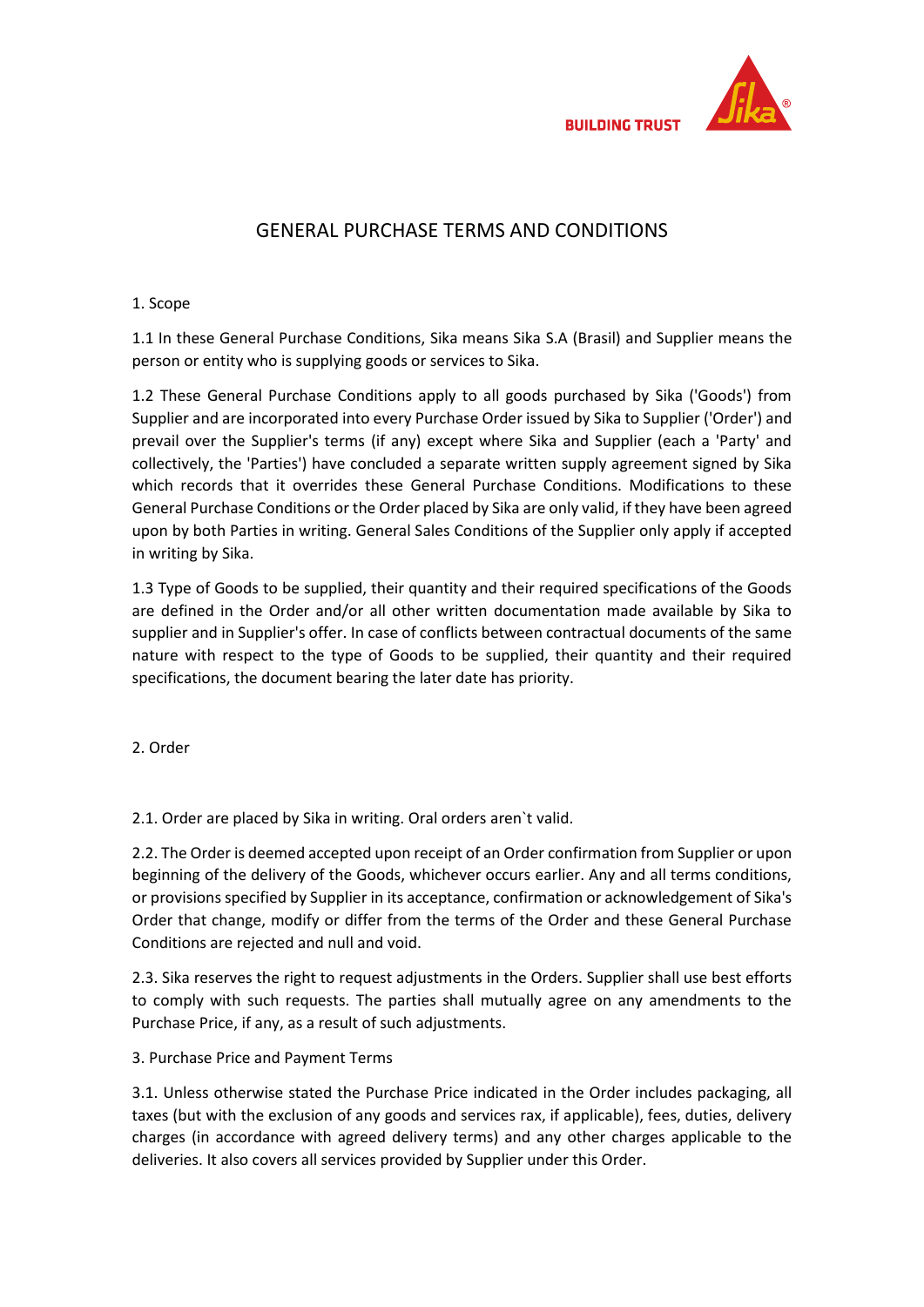

3.2. Payment terms are as stated in the Order

4. Delivery

4.1. Unless agreed otherwise writing delivery time for the Goods is as stated in the Order. The agreed delivery time is of the essence and Supplier shall be liable for any and all damages, including without limitation consequential damages, incurred by Sika as a result of a delay in delivery. Without limiting its duty to deliver on time Supplier must immediately notify Sika of any circumstances which may delay the delivery of the Goods. Partial deliveries are only permitted if agreed by Sika.

4.2. Together with the delivery of Goods, Supplier shall also deliver all technical documentation and certificates as required for the use of the Goods and / or as stated in the Order.

4.3. Unless otherwise stated the Order, delivery term is DDP (Incoterms 2010) to be place named in the Order.

4.4. Benefits and risk shall pass to Sika upon delivery of the Goods in accordance with the agreed delivery terms.

5. Guarantee

5.1. Supplier guarantees that all Goods delivered are in conformity with the Order for the period as stated in the Order or if no period is stated for a period of 7 years from the date of delivery ('Guarantee Period'). This means that the Goods will be fit for the purpose for which Sika destines them, provided that either the Supplier has been informed of such purpose or the same was otherwise reasonably known to it. Supplier further guarantees that the Goods are in conformity with the agreed specifications and approved samples, that they are of sound workmanship, of good quality and free from faults in design, construction, manufacture and material, that they satisfy all applicable laws in Indonesia (including without limitation mandatory regulations relating to inter alia health, safety and the environment) and that they do not infringe any third party's intellectual property right.

5.2. Sika's obligation to inspect the delivered Goods is limited to correct type of Goods and correct quantity. Every inspection and notification of defects by Sika within the Guarantee Period shall be deemed as having been made in time; Sika is not bound to a certain notice period.

5.3. If the Goods are not in conformity with the Order, Sika requires that the defective Goods be repaired or replaced, or that the missing part or parts be delivered, without prejudice to Sika's other right under these General Purchase Conditions or under the law, including but not limited to right to rescind the Order and the right to claim consequential damages.